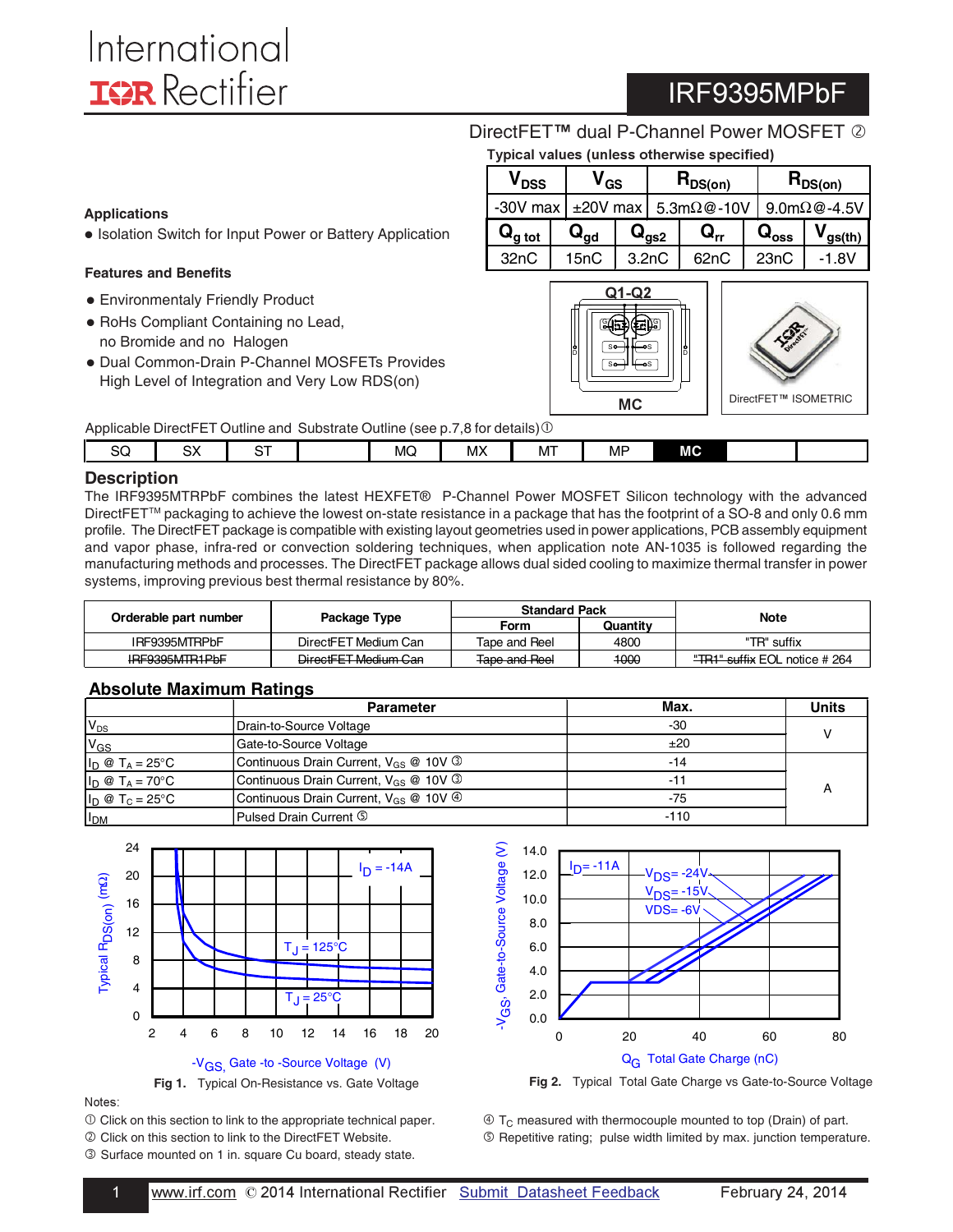|                                         | <b>Parameter</b>                     | Min.   | Typ.   | Max.   | <b>Units</b> | <b>Conditions</b>                                      |
|-----------------------------------------|--------------------------------------|--------|--------|--------|--------------|--------------------------------------------------------|
| $\mathsf{BV}_\mathsf{DSS}$              | Drain-to-Source Breakdown Voltage    | $-30$  |        |        | v            | $V_{GS} = 0V$ , $I_D = -250\mu A$                      |
| $\Delta BV_{DSS}/\Delta T_J$            | Breakdown Voltage Temp. Coefficient  |        | 0.012  |        | $V$ /°C      | Reference to $25^{\circ}$ C, $I_D = -1.0$ mA           |
| $R_{DS(on)}$                            | Static Drain-to-Source On-Resistance |        | 5.3    | 7.0    |              | $V_{GS} = -10V$ , $I_D = -14A$ ©                       |
|                                         |                                      |        | 9.0    | 11.9   | $m\Omega$    | $V_{GS}$ = -4.5V, $I_D$ = -11 A $\circledcirc$         |
| $V_{GS(th)}$                            | Gate Threshold Voltage               | $-1.3$ | $-1.8$ | $-2.4$ | $\vee$       | $V_{DS} = V_{GS}$ , $I_D = -50 \mu A$                  |
| $\Delta V_{GS(th)}/\Delta T_J$          | Gate Threshold Voltage Coefficient   |        | $-6.1$ |        | mV/°C        |                                                        |
| $I_{\text{DSS}}$                        | Drain-to-Source Leakage Current      |        |        | $-1.0$ | μA           | $V_{DS}$ = -24V, $V_{GS}$ = 0V                         |
|                                         |                                      |        |        | $-150$ |              | $V_{DS} = -24V$ , $V_{GS} = 0V$ , $T_J = 125^{\circ}C$ |
| $I_{GSS}$                               | Gate-to-Source Forward Leakage       |        |        | $-100$ |              | $V_{GS}$ = -20V                                        |
|                                         | Gate-to-Source Reverse Leakage       |        |        | 100    | nA           | $V_{GS} = 20V$                                         |
| gfs                                     | <b>Forward Transconductance</b>      | 40     |        |        | S            | $V_{DS}$ = -15V, $I_D$ = -11A                          |
| $Q_{g}$                                 | <b>Total Gate Charge</b>             |        | 64     |        |              | $V_{DS}$ = -15V, $V_{GS}$ = -10V, $I_D$ = -11A         |
| $Q_{q}$                                 | <b>Total Gate Charge</b>             |        | 32     |        |              |                                                        |
| $\mathsf{Q}_{\underline{\mathsf{gs1}}}$ | Pre- Vth Gate-to-Source Charge       |        | 6.5    |        |              | $V_{DS}$ = -15V                                        |
| $\mathsf{Q}_{\text{gs2}}$               | Post - Vth Gate-to-Source Charge     |        | 3.2    |        | nC           | $V_{GS} = -4.5V$                                       |
| $Q_{gd}$                                | Gate-to-Drain Charge                 |        | 15     |        |              | $I_D = -11A$                                           |
| $\mathbf{Q}_{\underline{\text{godr}}}$  | Gate Charge Overdrive                |        | 7.3    |        |              | See Fig.15                                             |
| $\mathsf{Q}_\mathsf{sw}$                | Switch charge $(Q_{gs2} + Q_{gd})$   |        | 18.2   |        |              |                                                        |
| $Q_{\rm oss}$                           | Output Charge                        |        | 23     |        | nC           | $V_{DS}$ = -16V, $V_{GS}$ = 0V                         |
| $R_G$                                   | Gate Resistance                      |        | 15     |        | Ω            |                                                        |
| $t_{d(on)}$                             | Turn-On Delay Time                   |        | 16     |        |              | $V_{DD}$ = -15V, $V_{GS}$ = -4.5V<br>$^{\circ}$        |
| t,                                      | <b>Rise Time</b>                     |        | 142    |        | ns           | $I_D = -11A$                                           |
| $t_{d(off)}$                            | Turn-Off Delay Time                  |        | 76     |        |              | $R_G = 1.8\Omega$                                      |
| t <sub>f</sub>                          | <b>Fall Time</b>                     |        | 121    |        |              | See Fig.17                                             |
| $\overline{C_{\rm{iss}}}$               | Input Capacitance                    |        | 3241   |        |              | $V_{GS} = 0V$                                          |
| $\mathbf{C}_{\mathrm{oss}}$             | <b>Output Capacitance</b>            |        | 820    |        | pF           | $V_{DS}$ = -15V                                        |
| $\mathbf{C}_{\mathrm{rss}}$             | Reverse Transfer Capacitance         |        | 466    |        |              | $f = 1.0$ KHz                                          |
| <b>Diode Characteristics</b>            |                                      |        |        |        |              |                                                        |
|                                         | <b>Parameter</b>                     | Min.   | Typ.   | Max.   | <b>Units</b> | <b>Conditions</b>                                      |
| $I_{\rm S}$                             | <b>Continuous Source Current</b>     |        |        | -57    |              | MOSFET symbol                                          |
|                                         | (Body Diode)                         |        |        |        | A            | showing the                                            |
| $I_{\text{SM}}$                         | <b>Pulsed Source Current</b>         |        |        | $-110$ |              | integral reverse                                       |
|                                         | (Body Diode) 5                       |        |        |        |              | p-n junction diode.                                    |
| $\mathsf{V}_{\mathsf{SD}}$              | Diode Forward Voltage                |        |        | $-1.2$ | $\vee$       | $T_J = 25^{\circ}C$ , $I_S = -11A$ , $V_{GS} = 0V$ ©   |
| $\mathsf{t}_{\mathsf{rr}}$              | <b>Reverse Recovery Time</b>         |        | 43     | 65     | ns           | $T_J = 25^{\circ}C$ , $I_F = -11A$ , $V_{DD} = -15V$   |
| $\mathsf{Q}_\mathsf{rr}$                | Reverse Recovery Charge              |        | 62     | 93     | nС           | $di/dt = 260A/\mu s$ ©                                 |

### Static @ T<sub>J</sub> = 25°C (unless otherwise specified)

#### Notes:

-

Pulse width ≤ 400μs; duty cycle ≤ 2%.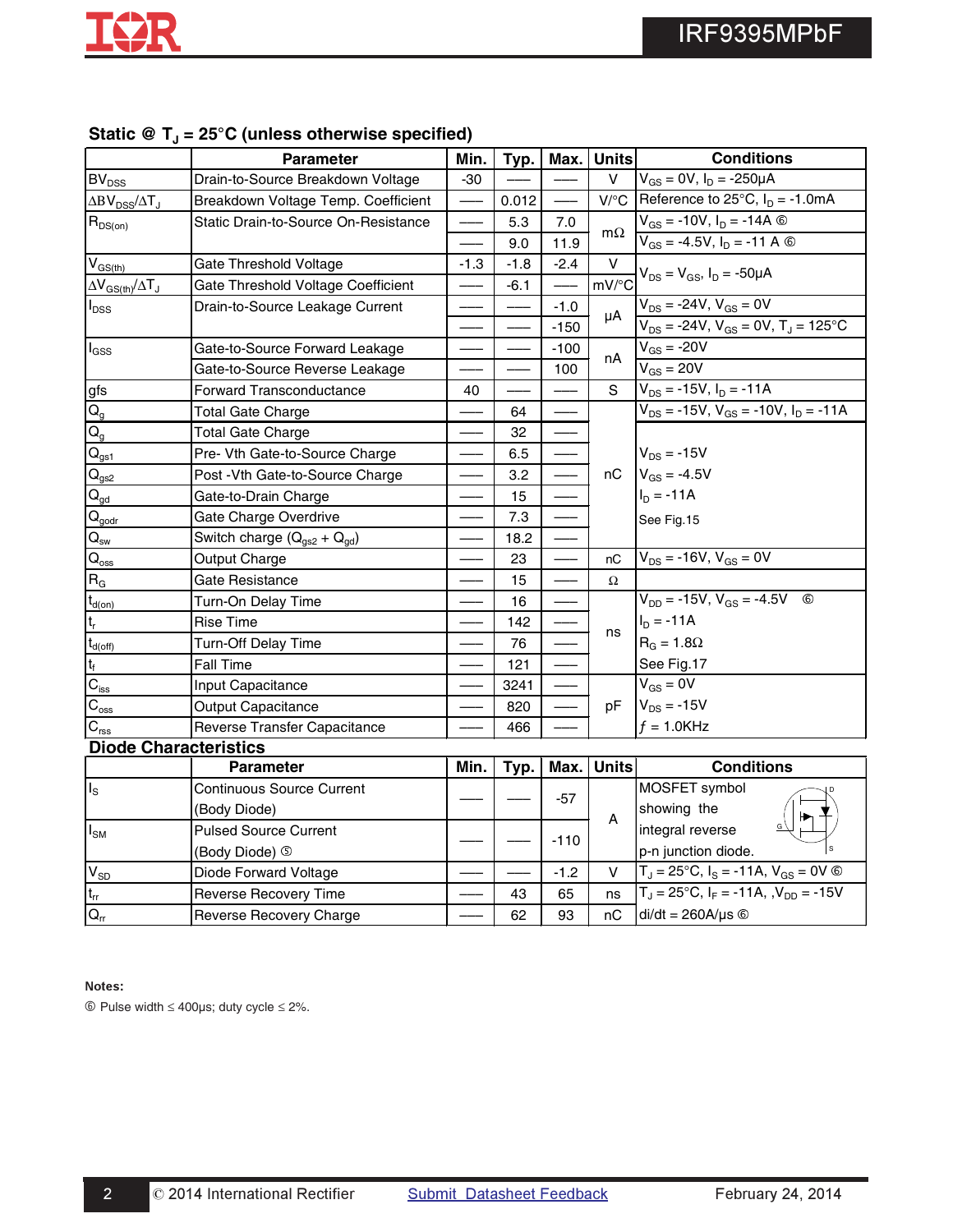### **Absolute Maximum Ratings**

|                           | <b>Parameter</b>           | Max.            | <b>Units</b> |
|---------------------------|----------------------------|-----------------|--------------|
| $P_D @T_A = 25^\circ C$   | Power Dissipation 3        | 2.1             |              |
| $P_D @T_A = 70^{\circ}C$  | Power Dissipation <b>3</b> |                 | w            |
| $P_D @T_C = 25°C$         | Power Dissipation 4        | 57              |              |
|                           | Peak Soldering Temperature | 270             |              |
|                           | Operating Junction and     | $-40$ to $+150$ | °C           |
| $\mathsf{T}_{\text{STG}}$ | Storage Temperature Range  |                 |              |

#### **Thermal Resistance**

|                           | <b>Parameter</b>                                    | Typ. | Max. | <b>Units</b>       |
|---------------------------|-----------------------------------------------------|------|------|--------------------|
| $R_{\theta$ JA            | Junction-to-Ambient 3                               |      | 60   |                    |
| $R_{\theta$ JA            | Junction-to-Ambient 2                               | 12.5 |      |                    |
| $R_{\theta JA}$           | Junction-to-Ambient <sup>®</sup>                    | 20   |      | $\degree$ C/W      |
| $R_{\theta$ JC            | Junction-to-Case $\textcircled{9}, \textcircled{9}$ |      | 2.2  |                    |
| $R_{\theta J\text{-PCB}}$ | Junction-to-PCB Mounted                             | 1.0  |      |                    |
|                           | Linear Derating Factor 3                            |      | 0.02 | $W$ <sup>o</sup> C |



Fig 3. Maximum Effective Transient Thermal Impedance, Junction-to-Ambient  $\odot$ 

<sup>®</sup> Mounted to a PCB with small

clip heatsink (still air)

### Notes:

- $O$  Used double sided cooling, mounting pad with large heatsink.
- Mounted on minimum footprint full size board with metalized back and with small clip heatsink.



Surface mounted on 1 in. square Cu board (still air).

 $\circledR$  R<sub> $\theta$ </sub> is measured at T<sub>J</sub> of approximately 90°C.



 Mounted on minimum footprint full size board with metalized back and with small clip heatsink (still air)

t 1 , Rectangular Pulse Duration (sec)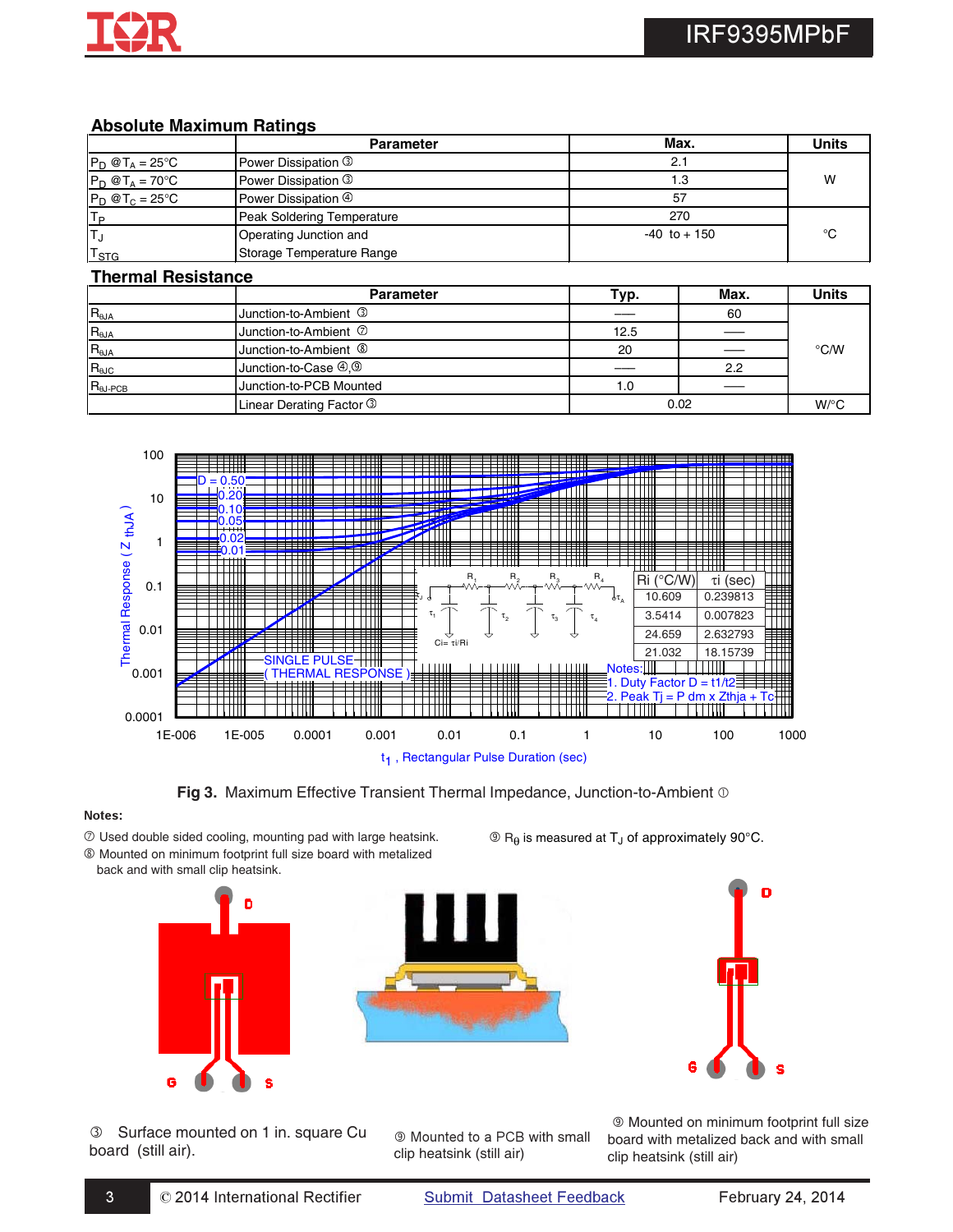

## IRF9395MPbF





-V<sub>GS</sub>, Gate-to-Source Voltage (V)









**Fig 6.** Typical Transfer Characteristics **Fig 7.** Normalized On-Resistance vs. Temperature



Drain Current and Gate Voltage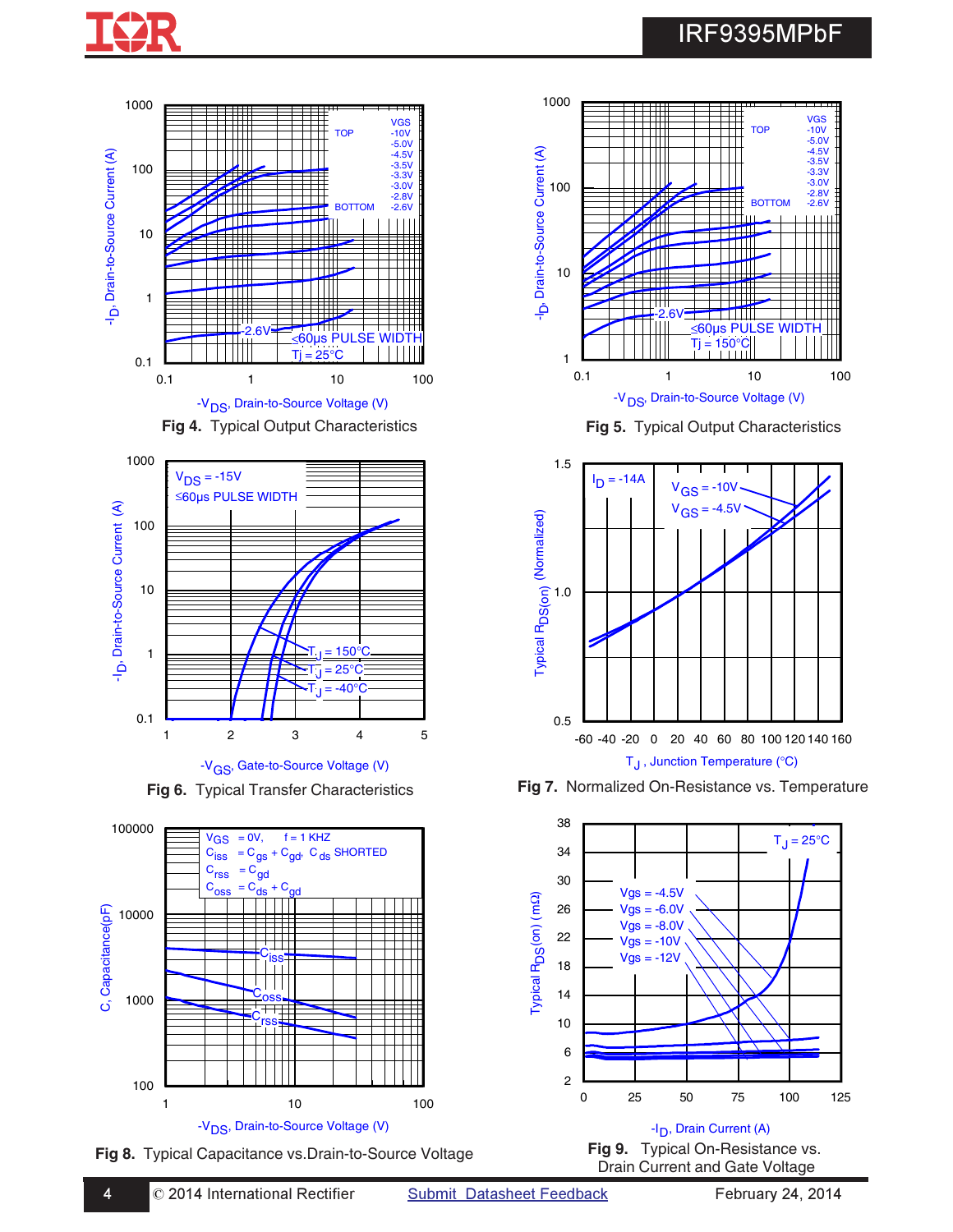

## IRF9395MPbF



Fig 10. Typical Source-Drain Diode Forward Voltage **Fig 11.** Maximum Safe Operating Area



**Fig 12.** Maximum Drain Current vs. Case Temperature





**Fig 13.** Typical Threshold Voltage vs. Junction **Temperature** 



**Fig 14.** Maximum Avalanche Energy vs. Drain Current

 $\degree$  2014 International Rectifier Submit Datasheet Feedback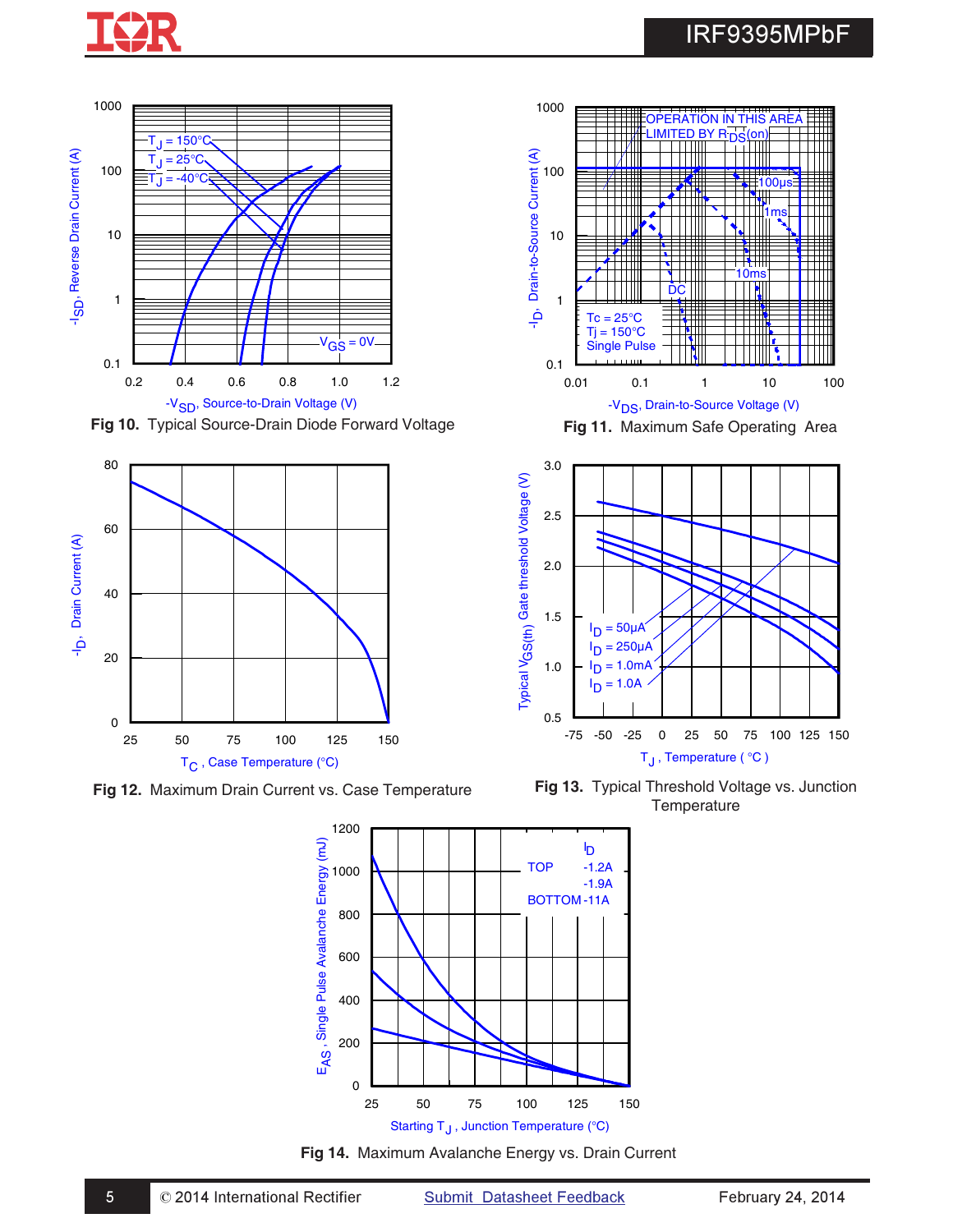



**Fig 15a.** Gate Charge Test Circuit **Fig 15b.** Gate Charge Waveform



**Fig 16a.** Unclamped Inductive Test Circuit **Fig 16b.** Unclamped Inductive Waveforms







#-



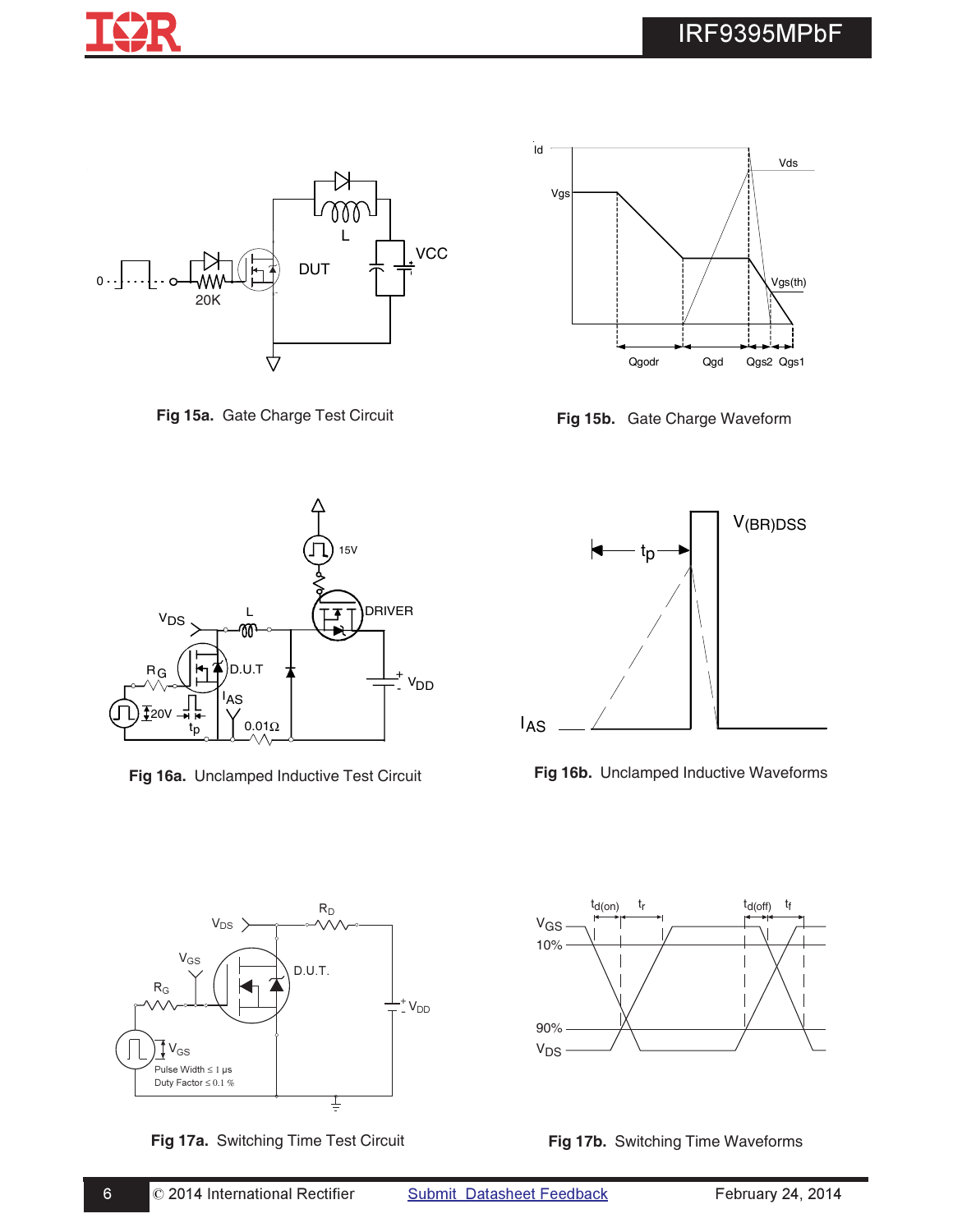

\$-



Fig 18. Diode Reverse Recovery Test Circuit for N-Channel HEXFET<sup>®</sup> Power MOSFETs

### DirectFET<sup>™</sup> Board Footprint, MC Outline

### (Medium Size Can, C-Designation).

Please see DirectFET application note AN-1035 for all details regarding the assembly of DirectFET. This includes all recommendations for stencil and substrate designs.



**Note: For the most current drawing please refer to IR website at: http://www.irf.com/package/**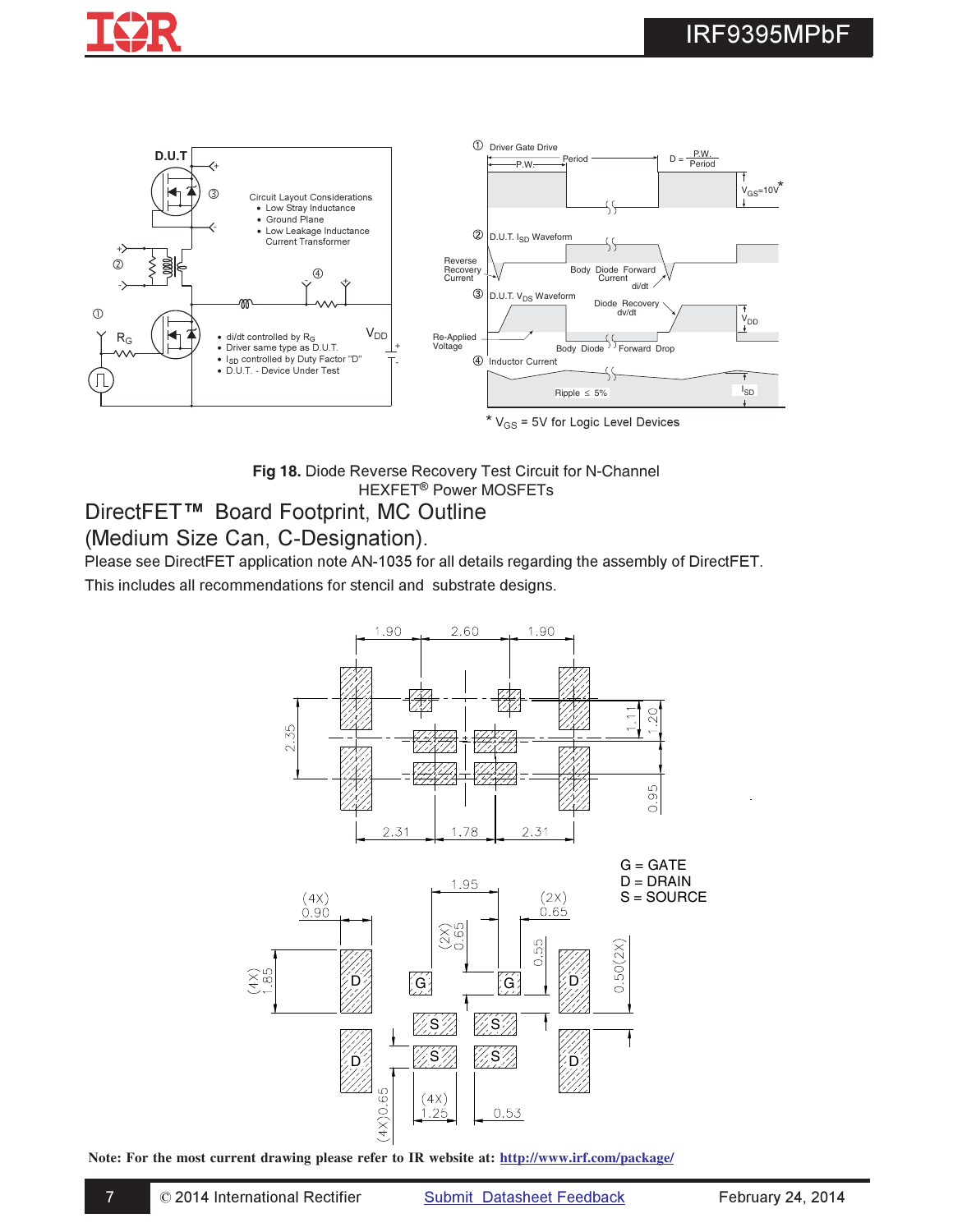

# DirectFET<sup>™</sup> Outline Dimension, MC Outline

(Medium Size Can, C-Designation).

Please see DirectFET application note AN-1035 for all details regarding the assembly of DirectFET. This includes all recommendations for stencil and substrate designs.



| <b>DIMENSIONS</b> |            |               |            |                 |  |
|-------------------|------------|---------------|------------|-----------------|--|
|                   |            | <b>METRIC</b> |            | <b>IMPERIAL</b> |  |
| CODE              | <b>MIN</b> | <b>MAX</b>    | <b>MIN</b> | MAX             |  |
| А                 | 6.25       | 6.35          | 0.246      | 0.250           |  |
| B                 | 4.80       | 5.05          | 0.189      | 0.201           |  |
| C                 | 3.85       | 3.95          | 0.152      | 0.156           |  |
| D                 | 0.35       | 0.45          | 0.014      | 0.018           |  |
| E                 | 0.58       | 0.62          | 0.023      | 0.024           |  |
| F                 | 0.58       | 0.62          | 0.023      | 0.024           |  |
| G                 | 0.58       | 0.62          | 0.023      | 0.024           |  |
| н                 | 1.18       | 1.22          | 0.047      | 0.048           |  |
| J                 | 0.56       | 0.60          | 0.022      | 0.023           |  |
| J1                | 1.98       | 2.02          | 0.078      | 0.079           |  |
| ĸ                 | 1.02       | 1.06          | 0.040      | 0.041           |  |
| L                 | 2.22       | 2.26          | 0.088      | 0.089           |  |
| M                 | 0.59       | 0.70          | 0.023      | 0.028           |  |
| N                 | 0.03       | 0.08          | 0.001      | 0.003           |  |
| P                 | 0.08       | 0.17          | 0.003      | 0.007           |  |

**DirectFET™ Part Marking** 



**Note: For the most current drawing please refer to IR website at: http://www.irf.com/package/**